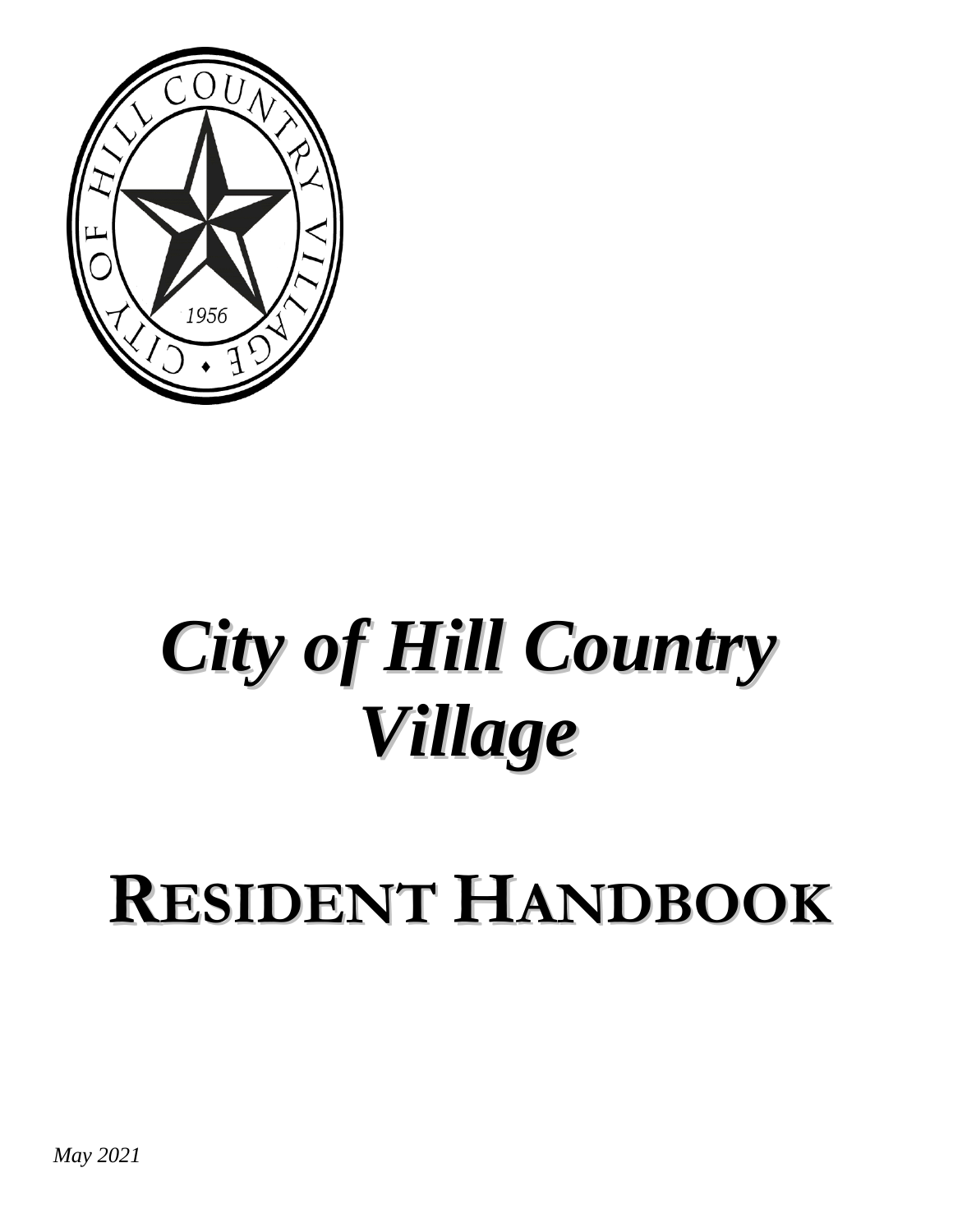#### **Your Hill Country Village City Staff and Contact Numbers**

Frank Morales The Yolanda Sherrod City Administrator **Administrative Assistant** Chief of Police 210-494-3671 x34 210-391-4383 [fmorales@hillcountryvillagetx.org](mailto:fmorales@hillcountryvillagetx.org)

Janice Carleton Gracie Allen Bookkeeper/Court Clerk Court Clerk 210-494-3671 x24 210-494-3671 x21 [jcarleton@hillcountryvillagetx.org](mailto:iurias@hillcountryvillagetx.org) [gallen@hillcountryvillagetx.org](mailto:jcarleton@hillcountryvillagetx.org)

210-494-3671 x22 [ysherrod@hillcountryvillagetx.org](mailto:ysherrod@hillcountryvillagetx.org)

#### **POLICE DEPARTMENT**

Frank Morales Elizabeth Rodriguez Chief of Police/City Administrator Patrol Officer 210-494-3671 x22 210-494-3671 x 23

Jason Ramsey Ryan Ochoa Detective Patrol Officer 210-494-3671 x 26 210-494-3671 x 23 [jramsey@hillcountryvillagetx.org](mailto:jramsey@hillcountryvillagetx.org) [rochoa@hillcountryvillagetx.org](mailto:gfox@hillcountryvillagetx.org)

Jairo Gutierrez **Arnold Delgado** Patrol Officer Patrol Officer 210-494-3671 x 23 210-494-3671 x 23 [jgutierrez@hillcountryvillagetx.org](mailto:rochoa@hillcountryvillagetx.org) [adelgado@hillcountryvillagetx.org](mailto:fcordova@hillcountryvillagetx.org)

Gary Paez Jamie Duran Patrol Lieutenant Patrol Officer 210-494-3671 x 27 210-494-3671 x 23

Ben Richard Eugene "Gino" Montemayor Patrol Sergeant Patrol Officer 210-494-3671 x 26<br>
<u>brichard@hillcountryvillagetx.org</u> emontemayor@hill

Phil Franzone Manuel "Manny" Rodriguez Patrol Sergeant Patrol Officer 210-494-3671 x26 210-494-3671 x 23

Eric Aldridge Travis Thornton Patrol Officer Patrol Officer 210-494-3671 x 23 210-494-3671 x 23 [ealdridge@hillcountryvillagetx.org](mailto:ealdridge@hillcountryvillagetx.org) [tthornton@hillcountryvillagetx.org](mailto:tthornton@hillcountryvillagetx.org)

[fmorales@hillcountryvillagetx.org](mailto:fmorales@hillcountryvillagetx.org) [erodriguez@hillcountryvillagetx.org](mailto:gallen@hillcountryvillagetx.org)

[gpaez@hillcountryvillagetx.org](mailto:jramsey@hillcountryvillagetx.org) [jduran@hillcountryvillagetx.org](mailto:gpaez@hillcountryvillagetx.org)

[emontemayor@hillcountryvillagetx.org](mailto:brichard@hillcountryvillagetx.org)

[pfranzone@hillcountryvillagetx.org](mailto:pfranzone@hillcountryvillagetx.org) [mrodriguez@hillcountryvillagetx.org](mailto:ealdridge@hillcountryvillagetx.org)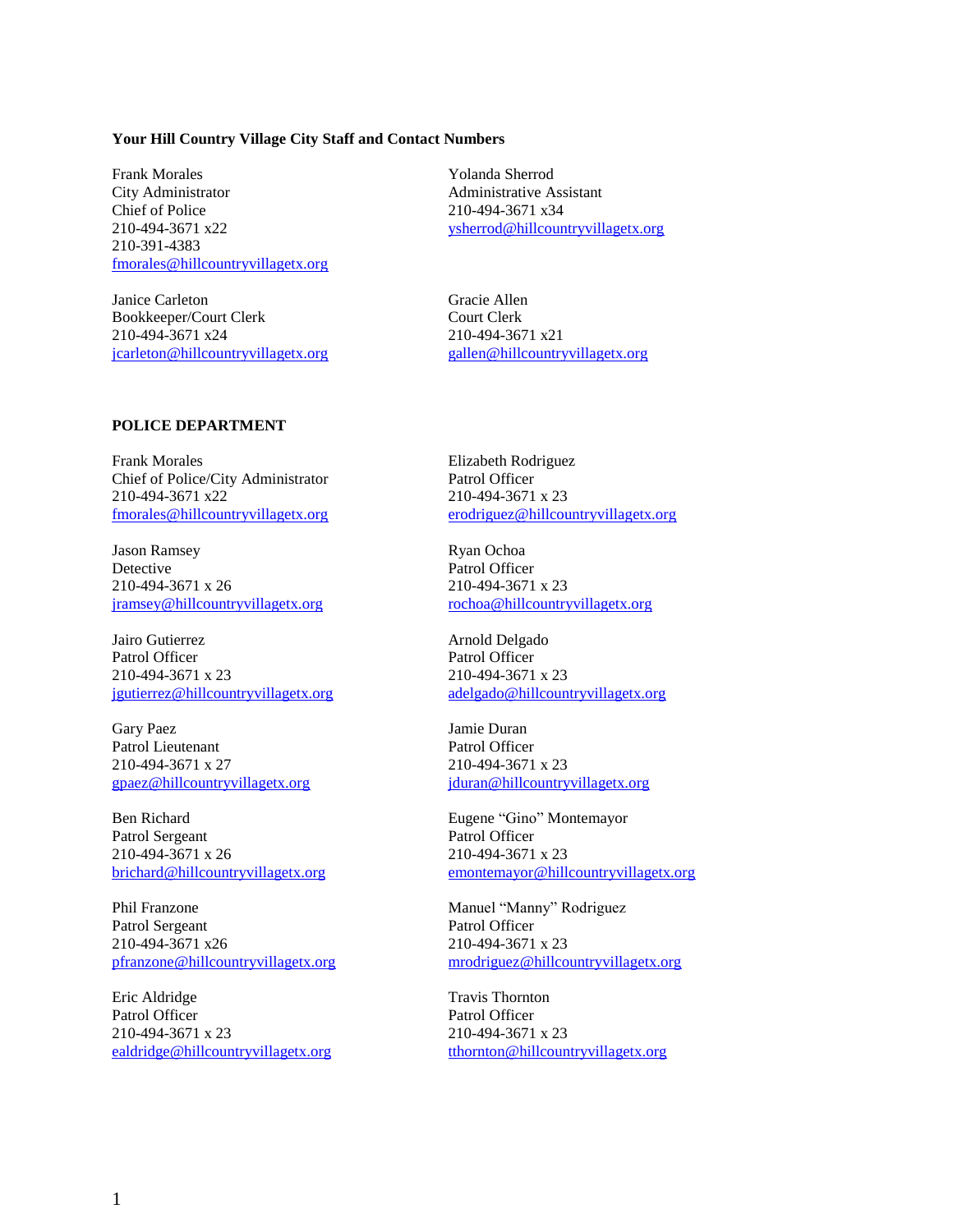*Life takes us so many places, but Hill Country Village has become our home. Unique. Ours. And worth protecting. I hope you join us in believing and participating in our local decisions. Thanks for sharing your time here with us, and thanks for being part of the life and place of Hill Country Village*

> *Gabriel Durand-Hollis Mayor*

**Mailing address:** 116 Aspen Lane, San Antonio, Texas 78232 **Telephone:** (210) 494-3671 F**ax:** (210) 490-8645 **Hours:** 7 a.m. – 6 p.m., M-F **Web Site:** [www.hcv.org](http://www.hcv.org/)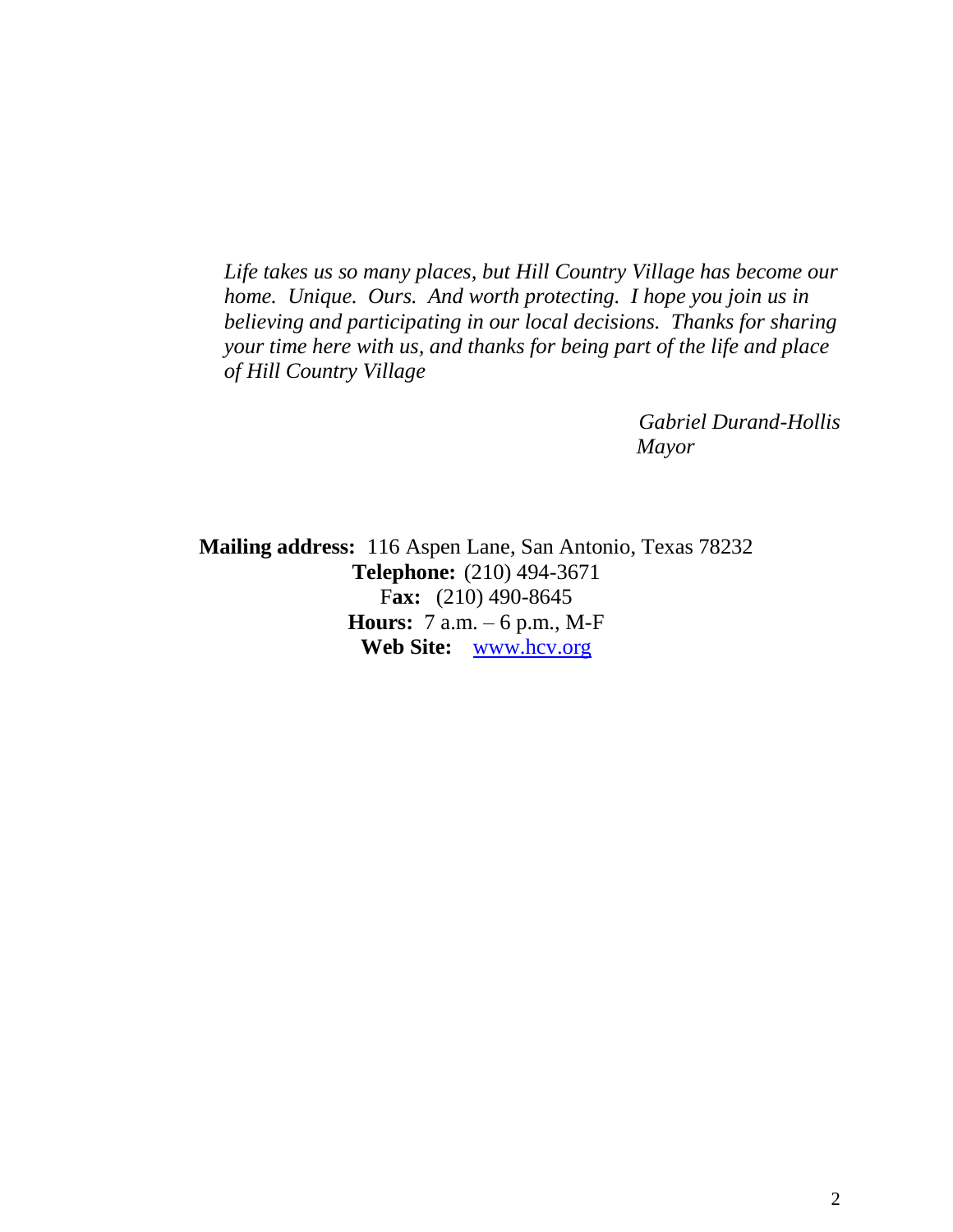#### **PUBLIC SAFETY**

#### **CALL 911 FOR ALL EMERGENCIES!**

#### *911 and Emergency Contact Information*

The following information is very important and should be passed on to everyone you know in Hill Country Village. There are two 911 services in our area: one run by Bexar County and one run by San Antonio. Hard lines (such as home and business telephones) are wired to route 911 calls to the appropriate dispatcher. However, cell phone calls made to 911 are routed through the nearest cell tower. This means your call will likely go to the San Antonio Police Department dispatcher. Your Hill Country Village Police Department is dispatched through the Bexar County Sheriff's Dispatch Center. When you dial 911 using your cellular phone, it will go directly to the San Antonio Police Department Dispatch Center. You **MUST** inform them that you are in Hill Country Village. With the touch of a button they will put your call to the Bexar County Sheriff's Dispatch Center.

#### **Fire and Police non-emergency: 210-335-6000**

#### **POLICE DEPARTMENT**

The City of Hill Country Village has its own Police Department. Administrative calls may be made during City Hall business hours, 210-494-3671. *Please note: if you need a police officer at your location, call 210-335-6000.* 

#### **POLICE SERVICES**

The Department's goal is to serve and protect the community. Our police officers are well trained, highly motivated and dedicated to serving the residents and businesses of Hill Country Village.

Your police department is very unique in that the City provides a patrol cellular phone for your convenience. Please do not rely on the patrol cellular phone. If you need the police for any reason please call the Bexar County Sheriff's Office Dispatch Center at 911 or 210-335-6000. Inform them you are in Hill Country Village and then state the reason you need the police. They will dispatch an officer to your location. **If you have an emergency, dial 911**. As a last resort and after calling the Bexar County Sheriff's Office Dispatch Center you may call the patrol cellular phone at 210-494-6111. Please be advised that there are several dead spots in the city and the cellular phone may not work. The officer may also be out of the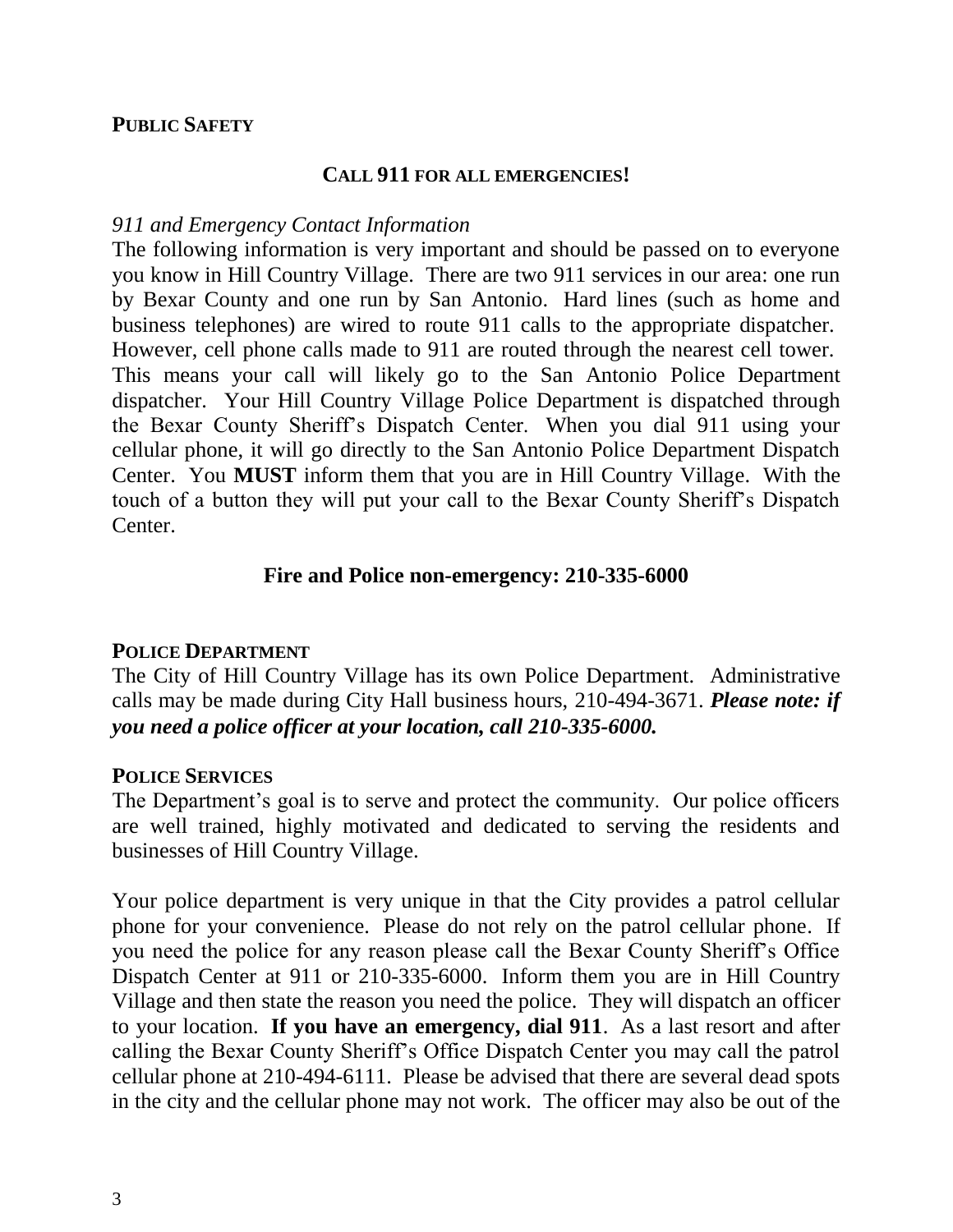car, on a call or traffic stop and away from the cellular phone. Please do not rely on the patrol cellular phone.

#### **Out of Town Patrol-by**

If you are planning to be out of town, let us know and we will be happy to do additional patrols around your home. You can either stop by City Hall to complete an "Out of Town" form or log onto our website at [www.hcv.org](http://www.hcv.org/)

#### **FIRE DEPARTMENT & AMBULANCE SERVICE**

The City of San Antonio Fire Department serves as the City's fire fighting, arson investigation, heavy rescue, hazmat, and EMS services in the City of Hill Country Village.

#### **SHOP THE VILLAGE**

Every time you dine out at a Hill Country Village restaurant or make a purchase from a Hill Country Village business, you contribute to your City by paying sales tax in HCV. One-third of the City's sales tax revenue subsidizes your property tax. The businesses located in our City contribute about two-thirds of total revenues to the Hill Country Village General Fund through sales tax.

*Support your local Hill Country Village businesses!*

### **CITY PROPERTY TAXES**

The Bexar County Appraisal District collects ad valorem (property) taxes for all local taxing jurisdictions, including Hill Country Village.

The City's property tax rate is \$0.246858. This is offset by a property tax subsidy from sales tax, unlike any other city in the county. This means that your net property tax rate (the rate you pay) is \$0.1450 per \$100 assessed valuation.

The City offers a **Homestead Exemption** and an **Over 65/Disabled Exemption**. Individuals who claim a home as their primary residence may receive a 20% discount. Individuals who are disabled or who are 65 years of age or older may receive a tax exemption of \$50,000. *These exemptions are applied to one's taxable tax valuation and only affects property tax imposed by the City of Hill Country Village.* 

To apply for these exemptions or to appeal the appraisal of your property contact the Bexar Appraisal District, 210-242-2432, or visit their website at [www.bcad.org](http://www.bcad.org/)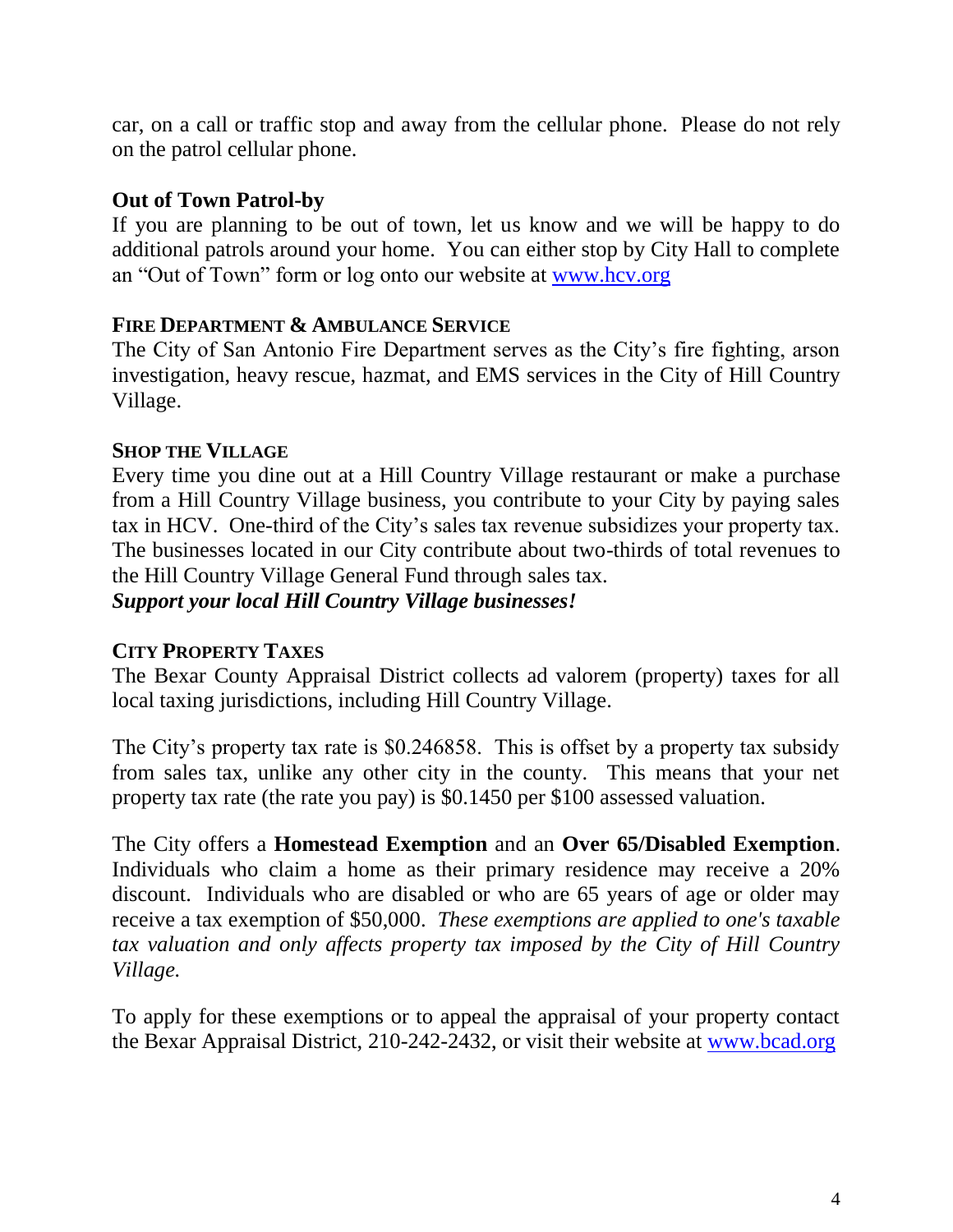#### **MUNICIPAL COURT**

Municipal Court handles all Class C misdemeanors, which includes traffic and parking violations, theft under \$100, public intoxication, and violations of City ordinances. Court is held once a month at 11 a.m. (generally the Third Thursday of the month). **On occasion, residents may be called for jury duty.**

#### **VOTING**

All elections are conducted at City Hall, 116 Aspen Lane. Early voting sites vary by election. For voter registration, visit [www.bexar.org](http://www.bexar.org/) or call 210-335-6624.

#### **UTILITIES & GARBAGE INFORMATION**

#### **PLEASE SEE THE INSIDE BACK COVER FOR THE PHONE NUMBERS TO UTILITY PROVIDERS.**

#### **SEWER AND ON-SITE SEWAGE SERVICE**

Sewer service is available from the City to commercial properties and some residential properties along or near San Pedro Avenue. Other residential properties are served by on-site sewage facilities (septic systems), privately installed and maintained by the owners.

On-site sewage facilities must be installed by an installer licensed by the Texas Commission on Environmental Quality. To install an on-site sewage facility (septic system), an application and permit are required. Prior to doing any repairs to the system, an approved site design must be submitted to City Hall and a permit must be issued. Additionally, property owners are required to have inspections performed on aerobic systems three times a year by a state-licensed company of your choosing. The City's Health Inspector ensures compliance of both state and local laws governing on-site sewage facilities within City Limits.

#### **GARBAGE COLLECTION AND RECYCLING**

Waste Management provides residential garbage collection services and recycling collection services. Regular trash pickups are on **Tuesday and Friday;**  recyclables are picked up each Tuesday. One 96-gallon green cart for items considered trash and one 96-gallon cart with yellow lid for recyclable items is provided with your subscription. You may not place bags of trash out with your container. For additional cart, please contact waste management. To initiate or cancel services, or to make any changes to your service, call Waste Management at 210-368-5000.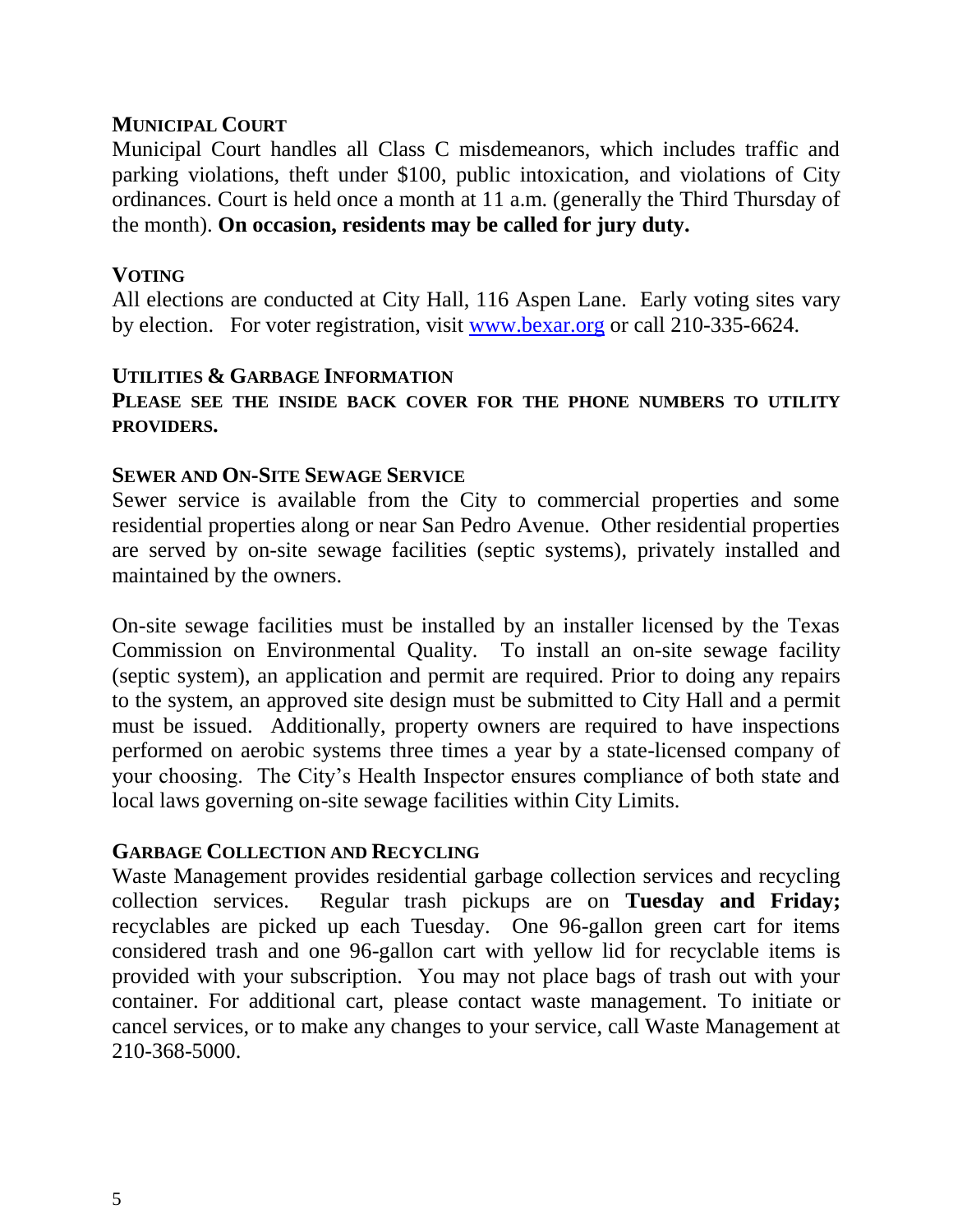#### **To report a problem with your service or other customer service questions (including the disposal of dead animals), call Waste Management directly at 210-368-5000.**

### **BULKY ITEMS**

Twice a year, typically in March and September, for a period of seven days, large construction dumpsters are placed at City Hall for residents to drop off and dispose of their bulky waste items.

**The following items are acceptable**: furniture, mattresses, appliances, barbecue grills, water heaters, stoves, washing machines, dryers, air conditioners and refrigerators with the freon removed, small amounts of construction or remodeling material, small pieces of carpeting, tree limbs, leaves (bagged,) and other similar items. No household hazardous waste.

**Items not allowed: commercial or industrial waste, construction debris, tires, batteries, oil, paint and aerosol cans, or items that contain freon.**

#### **HOUSEHOLD HAZARDOUS WASTE**

Bexar County provides to residents a method of safely disposing of unused paint and paint products, pool chemicals, pesticides and herbicides, household cleansers and polishes, motor oil, oil filters, antifreeze, aerosols, batteries, pesticides and other similar items. To request a free household hazardous waste collection, call 1- 800-449-7587.

#### **YOUR PROPERTY**

#### **ALARM REGISTRATION**

Residential burglar alarm systems must be registered with the City of Hill Country Village (there is no charge). *Make sure that your alarm company has the dispatch number, 210-335-6000, on file.*

You may get a letter from the Bexar County Sheriff's Office stating that you need to register your alarm with them; however, this is not necessary.

Residents are allowed up to three false alarms per year. False alarms four through six cost \$50 each; thereafter, each costs \$100.\*

#### **PERMITS**

A permit is required for any new construction, alteration, or remodeling of homes and other buildings, accessory buildings, pools or saunas, tennis courts, greenhouses, stables, workshops, fences, driveways, curb cuts, roofs (new or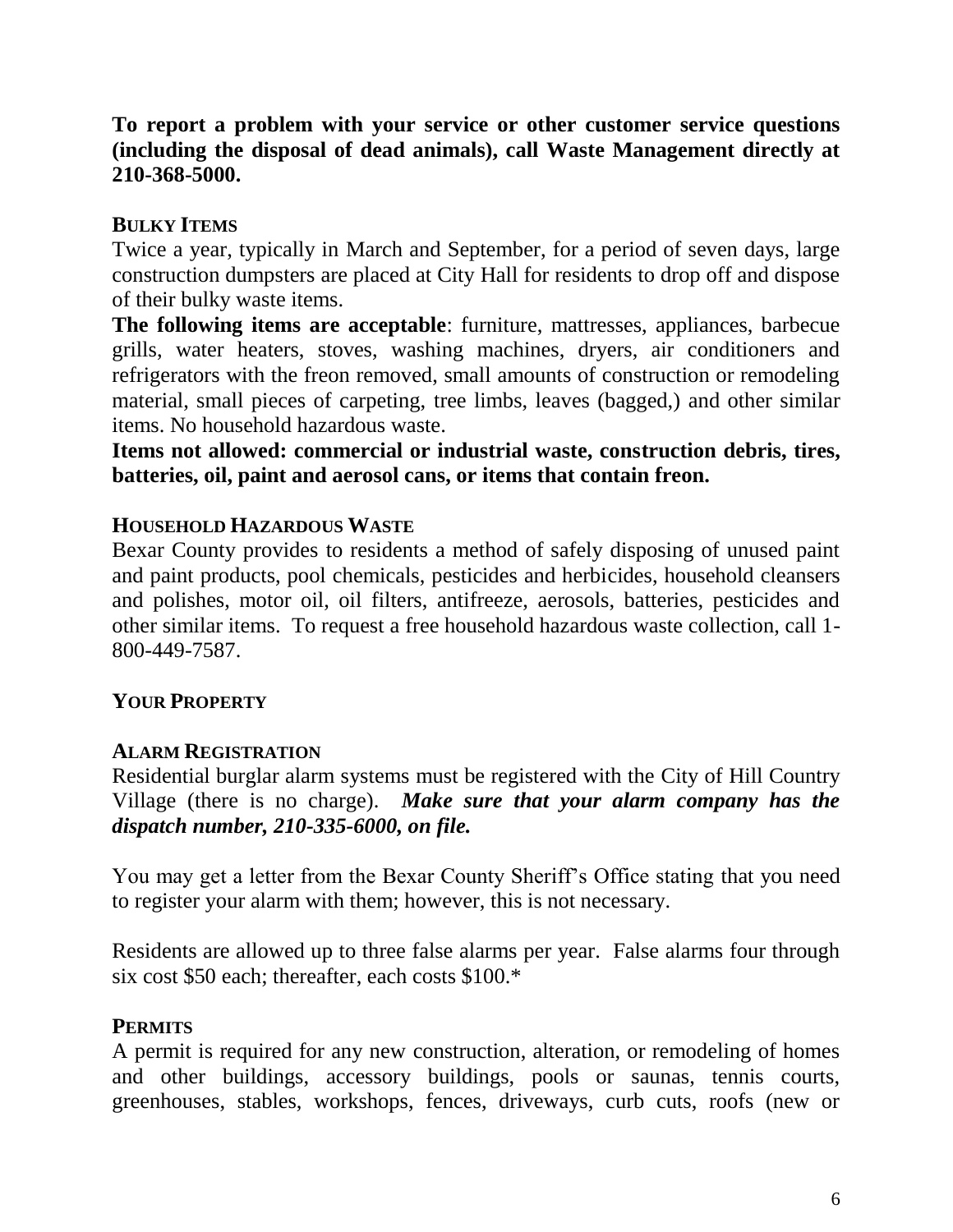repair), sprinklers, heating, air conditioning, plumbing, on-site sewage (sewage) systems, and electrical systems. The permit must be posted at the job site. Construction may only be performed between 7 a.m. and 7 p.m.

Generally, a permit is not required for routine maintenance; however, if work involves a change to the existing structural, electrical, or plumbing system, most likely it will require a permit. Call City Hall before doing any property improvements at 210-494-3671.

Beware of contractors who recommend not obtaining permits. Contractors who do not want to get a permit may not be licensed and may not have the knowledge to build in compliance with the code. All permits must be posted at the job site. Contact City Hall at 210-494-3671 if you are in doubt!

Inspections are conducted Monday through Friday by calling city hall staff at least 24 hours in advance at 210-494-3671.

#### **BOATS, MOTOR HOMES, AND TRAILERS**

The Zoning Code states that motor homes, mobile homes, recreational vehicles of any kind, trailers, boats, tractors, bulldozers, bobcats, farm equipment or other machinery shall be parked or stored only:

- a. To the rear of the rear line of a dwelling
- b. Between the front and rear lines of the dwelling provided they are obscured from view by vegetation or a structure from any street
- c. In a garage or carport
- d. Anywhere on the property not to exceed 72 hours during any 90 day period

#### **GARAGE/YARD SALES**

Garage sales may not exceed more than 7 consecutive days. Garage sales may only be held from 7 a.m. to 7 p.m.

All signage advertising garage sales shall be limited to one on-premise sign that does not exceed four square feet in surface area. Signs may be placed in City right-of-way directing customers to the sale. No signs shall be exhibited more than two days prior to the sale and shall be removed at the expiration of the garage sale permit. Permits expire at 7 p.m. on the last day of the date(s) of sale above. Signs must be staked and cannot be attached to utility poles, street light standards, or other public facilities. No food items or beverages may be sold.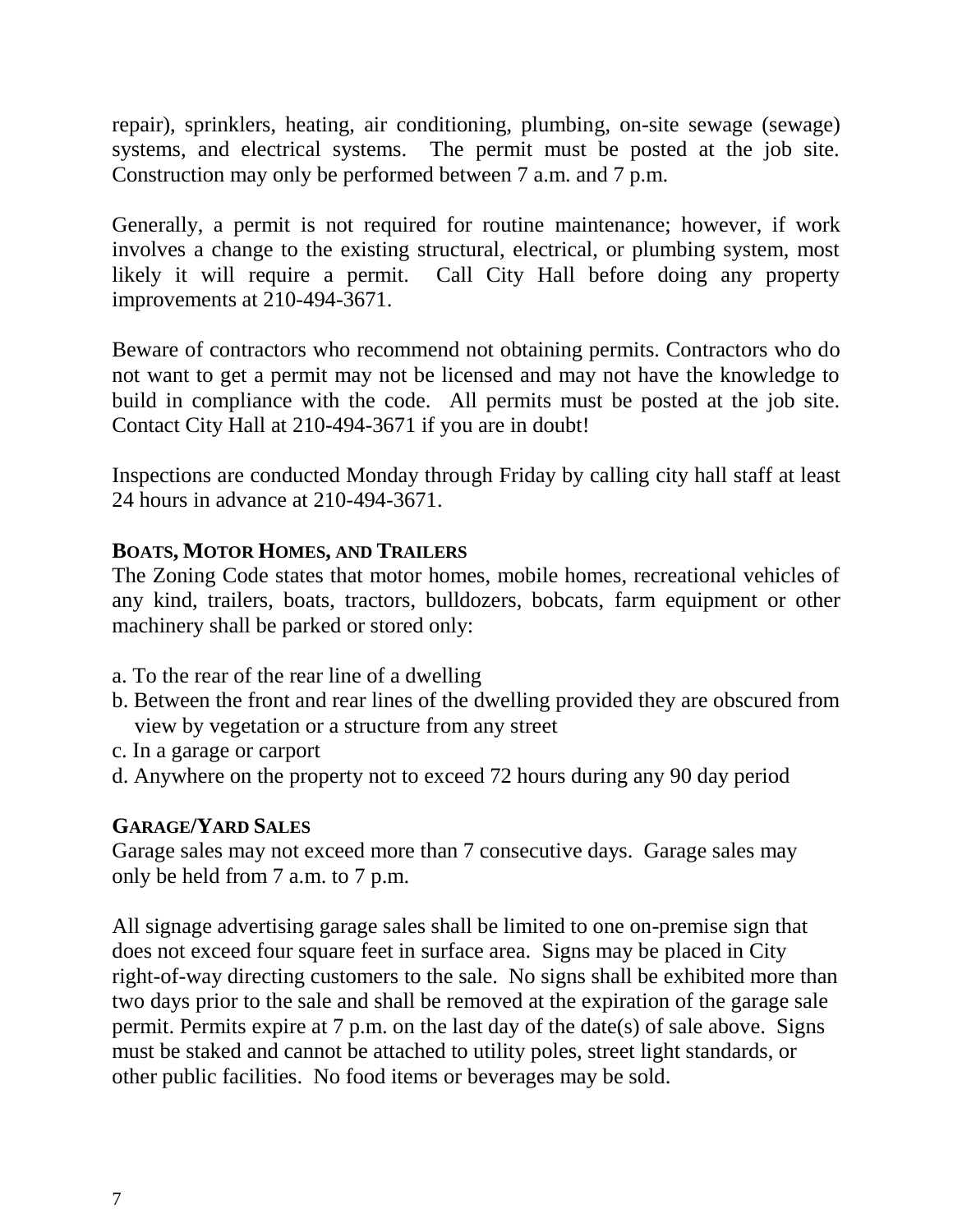#### **HOME-BASED BUSINESSES**

If you plan to operate a business from your home, you first need to determine if there are any restrictions on your home-based business. Home-based businesses in which a resident uses his/her home as a place of work, but has no employees or customers that come to the house are allowed. No retail trade, manufacturing or repair work shall be conducted in a home office, and the entrance to the home office must be within the dwelling.

#### **LAWN WATERING**

Year-round water conservation is encouraged by the City Council and San Antonio Water System. *Watering with sprinklers is prohibited between the hours of 10:00 a.m. and 8:00 p.m. in accordance with Ordinance #1120*. Watering using a handheld hose with a shut-off nozzle, FIVE gallon bucket or other drip-irrigation system is permitted. During times of drought, additional restrictions will apply as announced by the Edwards Aquifer Authority or San Antonio Water System.

#### **PARKING**

Parking in the street is not allowed except along Crest Trail or Cabin Path. For all other streets, parking is only allowed on the right of way. All parking must be in the direction of traffic flow. No parking is allowed on Paso Del Norte. Please notify the Police Department of large gatherings involving many vehicles parked at a private residence.

#### **RIGHT-OF-WAY MAINTENANCE**

Property owners are asked to maintain the street right-of way in front of their property. Trees and shrubbery must not interfere with pedestrian or vehicular traffic on streets or Cavalry Trail. City crews maintain some rights-of-way, including tree trimming to make it safe for passing vehicles, pedestrians, and other passers-by. If you would prefer that the City not mow your right-of-way, please contact City Hall. From time to time, CPS Energy will hire tree trimming crews to trim trees around electric lines.

#### **SIGNS**

Except for real estate, political (candidate) signs, small garage sale signs, and other public interest signs, signs in the residential district are not permitted. *This includes placing "For Sale" signs on vehicles or boats.*

#### **TREE TRIMMING**

Tree trimming is regulated by City Ordinance to control and prevent the spread of Oak Wilt. Tree trimming permits are required. Contractors must have a Tree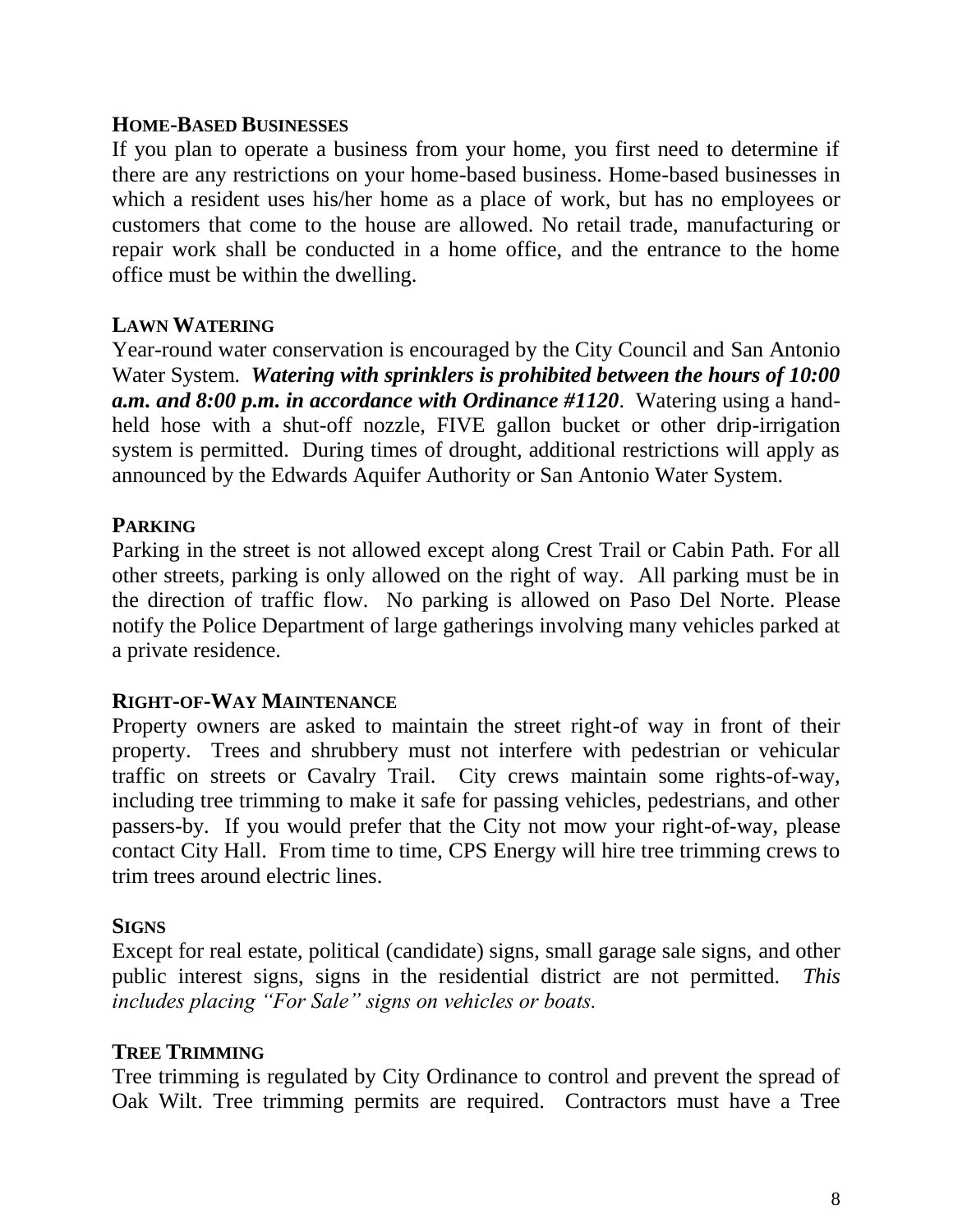Maintenance License issued by the City of San Antonio. Oak Trees may only be cut from July  $1<sup>st</sup>$  through January  $31<sup>st</sup>$  unless there is a danger to life or property. *Contractors are responsible for hauling off all trimmings.*

**All oak tree wounds must be painted immediately after pruning with asphaltic, exterior oil or latex base paint.** All equipment to be used for trimming must be properly disinfected before use. Any oak tree to be planted in the City must be warranted by the contractor to be free of oak wilt infection and not from an area where oak wilt is epidemic.

#### **GENERAL BUILDING INFORMATION**

Following is general information you should know about construction on your property:

- If you have less than 4.5 acres, you are in the R-1 district: Setbacks: front 50 feet, side & rear 25 feet You may not have a separate guest house
- If you have 4.5 acres or more, you are in the R-2 district: Setbacks: front, 100 feet, side & rear, 50 feet You may have a separate guest house

Fencing: fences require a permit and may not be higher than 10 feet, have barbed wire or pointed tops.

Sheds require a building permit to ensure that they are not placed into the setback area.

Main homes must be no less than 1800 square feet and may not be more than 2 stories or 30 feet.

More information is available in the Residential Building Packet, available on the City's website at [http://www.hcv.org/ResidentialBuilding.pdf.](http://www.hcv.org/ResidentialBuilding.pdf)

#### **MISCELLANEOUS**

#### **CAVALRY TRAIL**

Cavalry Trail used to be a horse and pedestrian path that runs parallel to Limestone Creek and the 400 and 500 Blocks of Tomahawk Trail. It begins between the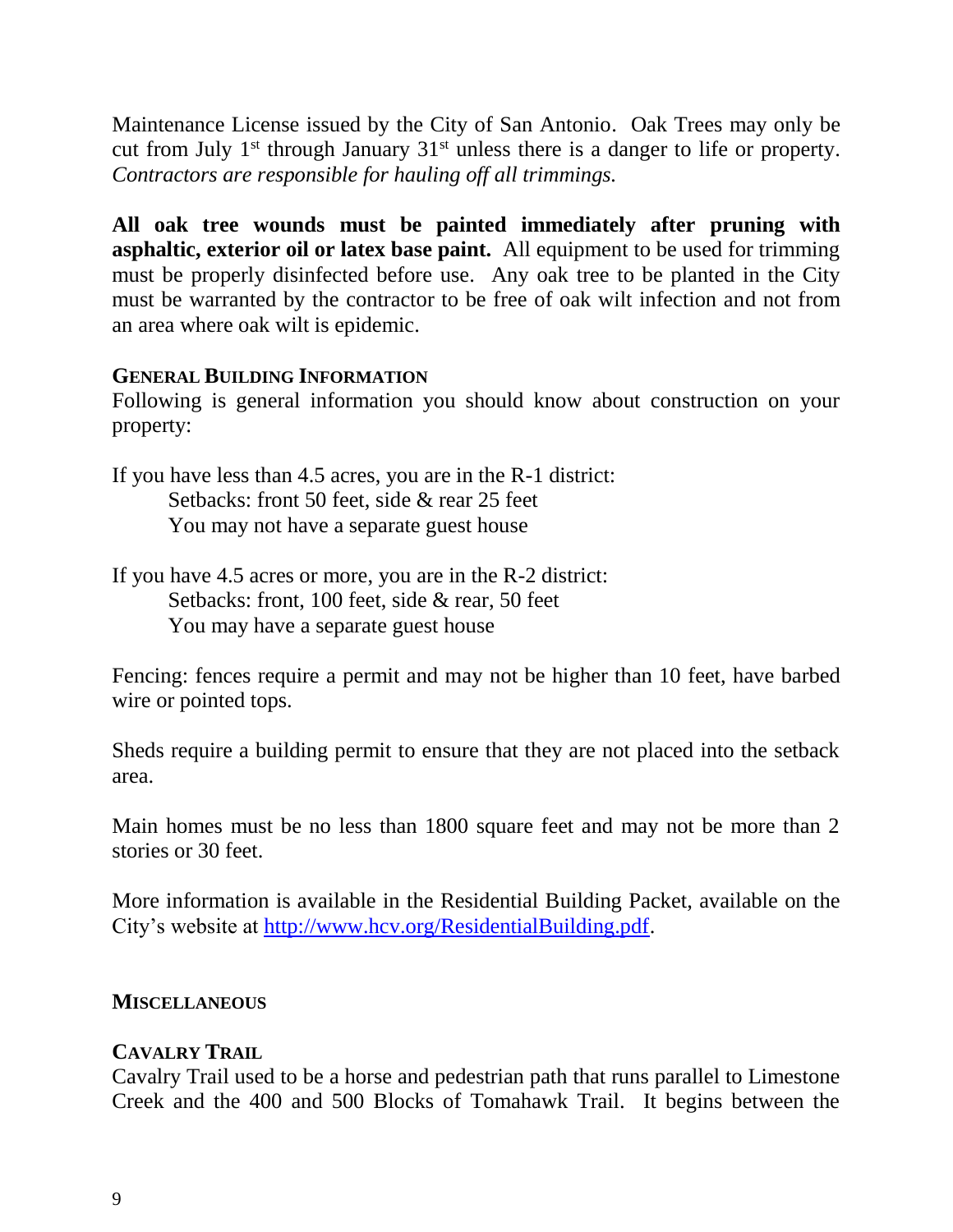properties of 304 and 308 Tower Drive and continues to Artisans' Alley. Hiking and horseback riding are allowed on Cavalry Trail. Motorcycles, ATVs, and bicycles are prohibited.

#### **CURFEW**

The curfew for minors under seventeen years of age is midnight to 6:00 a.m. Minors may receive citations for curfew violations.

#### **DUMPING**

It is illegal to dump debris on public or private property.

#### **FIREARMS**

Discharge of firearms, pellet guns, BB guns, slingshots, wrist rockets, blowguns, and bow and arrows (including crossbows) are prohibited within the City Limits. **No Poaching!**

#### **FIREWORKS**

The discharge of fireworks is prohibited within the City Limits.

#### **SOLICITATION**

The ordinance prohibiting solicitation was repealed in August of 2018. Solicitation is now allowed as long as the solicitor has registered through Hill Country Village City Hall. If you would like to be on the "no soliciting" list, please call City Hall.

#### **PETS AND WILDLIFE**

#### *Pets*

#### **ANIMAL BITES**

All animal bites should be reported immediately to the City's Animal Control Department at 210-494-3671. After hours, contact the police dispatch at 210-335- 6000.

#### **ANIMAL CONTROL**

It is not permissible to let your pet run at large. Dogs must be kept on a leash at all times when out of their yards. Loose animals may be impounded, and the owner will be required to pay all impound fees and fines for violation of the ordinance.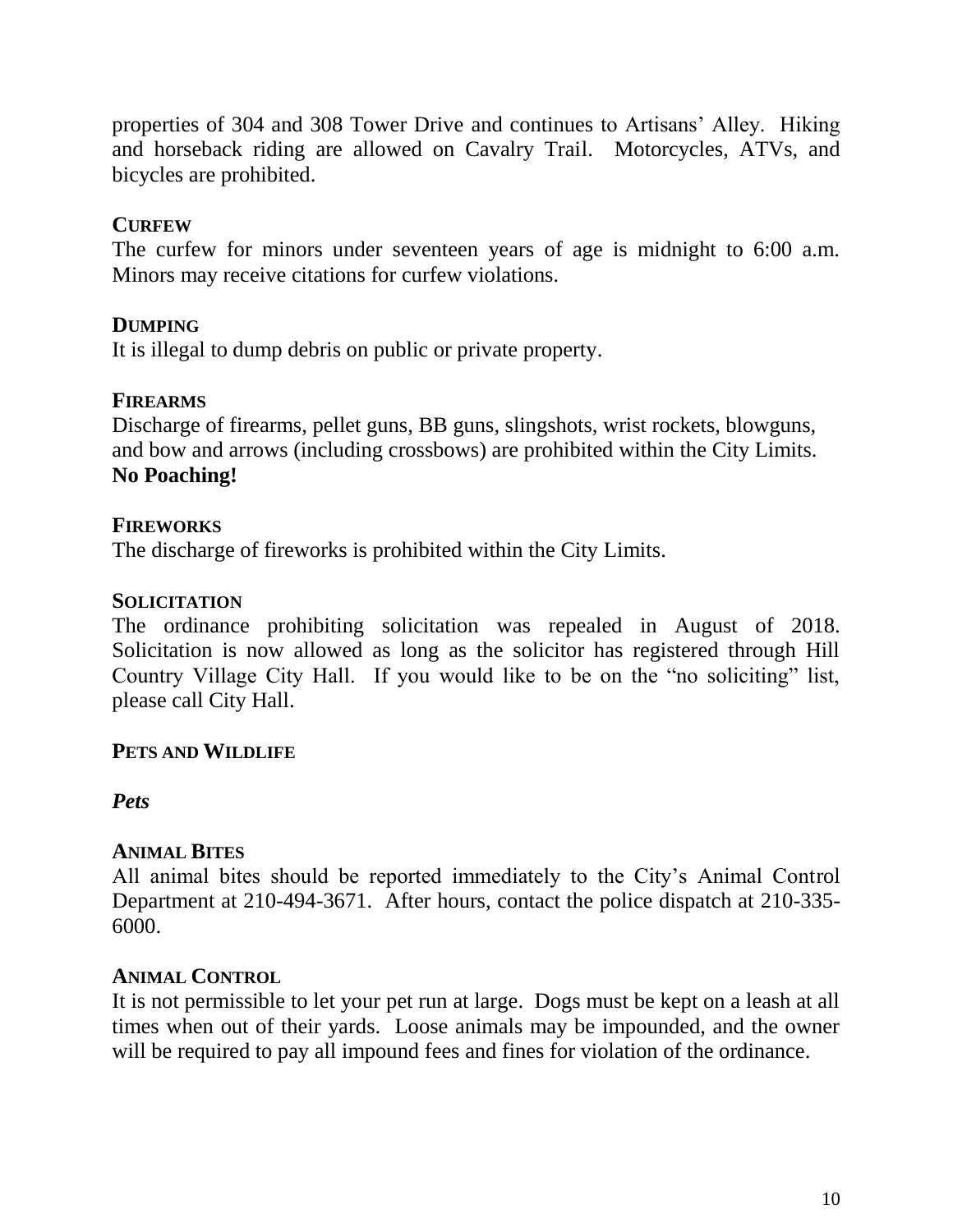If your pet is lost or if you find a stray: Call the City's Animal Control Department at 210-494-3671, during regular business hours, with a description of the animal and the last known location of the animal.

#### **ANIMAL LICENSES**

In Hill Country Village, **dog and cat licenses for pets over four months of age are mandatory**. To apply for a dog or cat license you **must provide a current rabies vaccination certificate** for your pet along with a photo. The lifetime license fee is \$5 per animal and may be purchased at City Hall.

Licenses are to be worn at all times. If your pet gets lost, a license tag on your pet's collar is the fastest way to reunite you and your pet. Even if your pet is microchipped, a license tag is immediately visible and does not require a scanning device to read it.

#### **HORSES**

Horses are not required to be licensed. However, please contact the City's Animal Control Department at 210-494-3671 to add your horse to our list so that we may contact you in case it gets out.

#### **NOISE**

Any dog owner or custodian who allows a dog to bark continuously or for an extended period of time in a manner that annoys the neighbors and disturbs the peace and tranquility of the neighborhood may be cited for allowing a public nuisance.

#### **SAFETY**

It is unlawful for animals to ride in the open bed of a vehicle unless restrained. The motorist who strikes an animal must stop and render aid and notify the owner or appropriate law enforcement agency.

#### **VIOLATIONS**

Any violation of the animal ordinance is punishable by a fine not to exceed \$2,000. A Hill Country Village Summon will be issued to the property owner for any animal ordinance violation.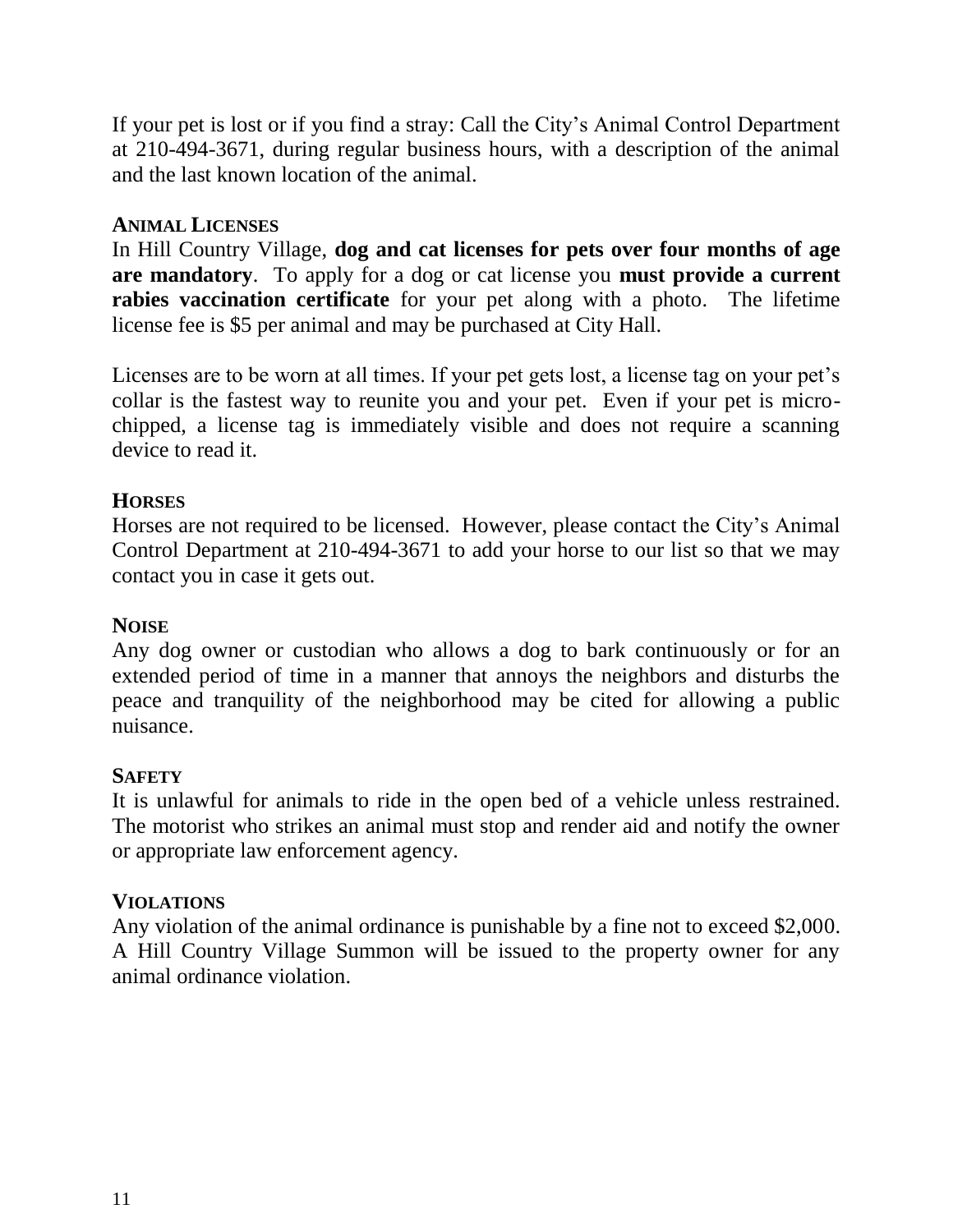#### *Wild Animals and Pests*

Hill Country Village has a population of non-domesticated animals, such as deer and raccoons. While it is not illegal to feed wild animals, these animals should not become dependent on humans for food.

#### **DEAD DEER**

For the removal of deceased animals, please contact Waste Management at 1-800- 800-5804. Personnel cannot enter private property to pick up dead animals, so all dead animals must be brought out to the right of way for pickup.

#### **MOSQUITOES AND WEST NILE VIRUS**

Standing water encourages mosquito breeding that can lead to the spread of West Nile Virus. Tablets to control mosquito breeding can be found at your local hardware store.

#### **POACHING**

City and State law prohibits the poaching of wildlife within City Limits. A reward of up to \$2,000 is available for information leading to the arrest and conviction of anyone caught attempting to harvest wildlife in the city limits. City ordinance provides for a fine for the offenses. Please call the dispatcher, 210-335-6000, if you suspect someone is poaching.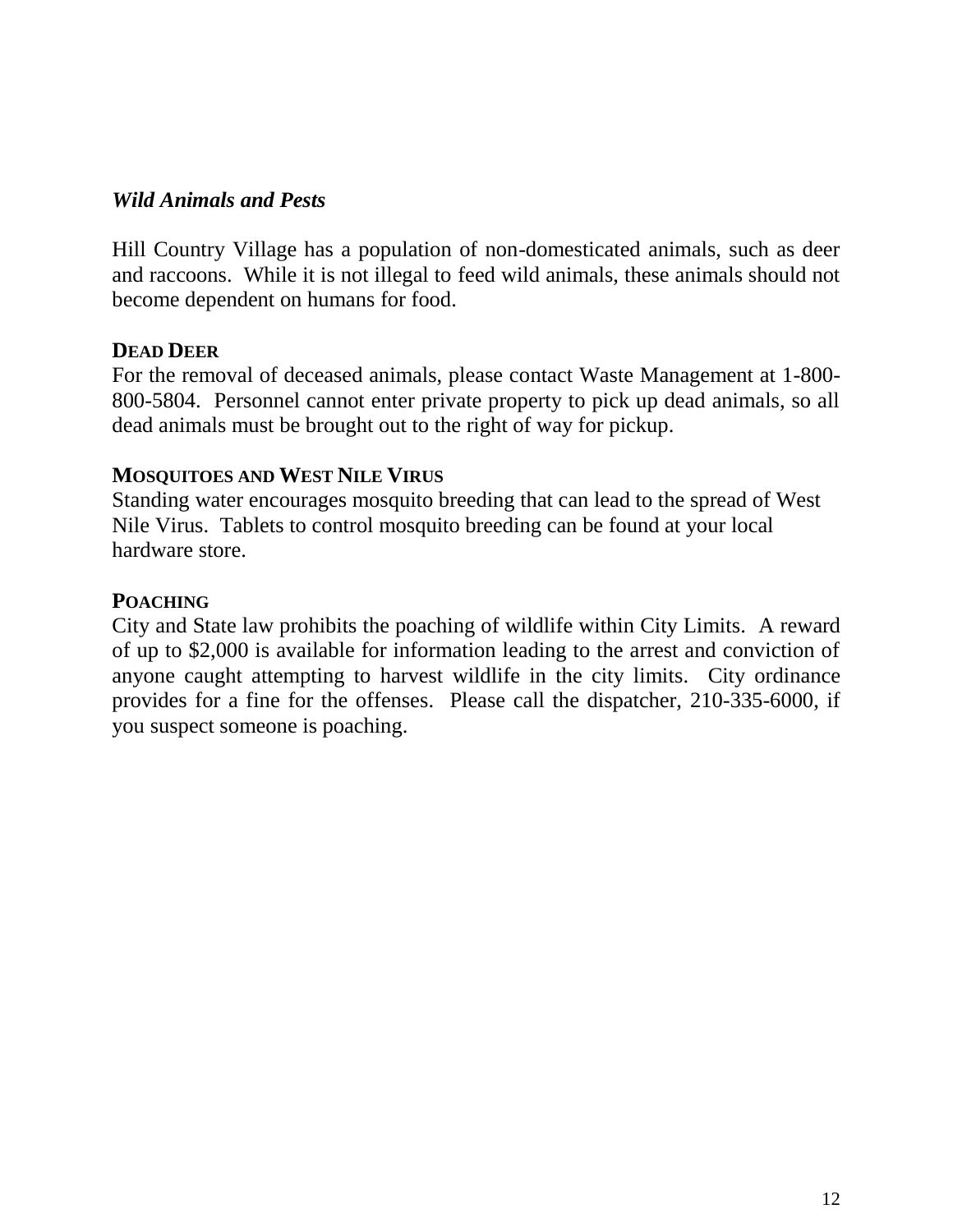#### **YOUR MUNICIPAL GOVERNMENT**

**Elected Officials** Gabriel Durand-Hollis, *Mayor* Carl Register, *Place 1* [gdurand-hollis@hillcountryvillagetx.org](mailto:gdurand-hollis@hillcountryvillagetx.org) [cregister@hillcountryvillagetx.org](mailto:cregister@hillcountryvillagetx.org)

| Matthew T. Acock, <i>Place 2</i> | Thomas Doyle, <i>Place</i> 3    |
|----------------------------------|---------------------------------|
| macock@hillcountryvillagetx.org  | tdoyle@hillcountryvillagetx.org |
|                                  |                                 |

Neal Leonard, P*lace 4* Allison Francis, *Place 5*  [nleonard@hillcountryvillagetx.org](mailto:tdoyle@hillcountryvillagetx.org) [agreer@hillcountryvillagetx.org](mailto:nleonard@hillcountryvillagetx.org)

#### **Appointed Officials**

The City Administrator and his staff carry out the day-to-day administration of the Village. The City Administrator is appointed by and serves at the pleasure of the City Council and is responsible to the City Council for proper administration of all City resources.

*Frank Morales*- City Administrator and Chief of Police *M & S Engineering*- City Engineer *Bruce Bealor, B.J. Bealor, Richard Herr & Eric Knapp*- Building Inspectors *Monty McGuffin*- Health Inspector *Marc Schnall*-City Attorney *Mario A. Treviño*- Court Judge *Leslie Kassahn*- Alternate Judge *Richard Corrigan*-Court Prosecutor

#### **City Government**

Incorporated in 1956, Hill Country Village is a Type A General Law city. Elected officials consist of a mayor and five city council members. The Mayor and Council are elected at large by place in citywide elections on a nonpartisan basis, each serving a two-year term. The Mayor and Council Places 2 and 4 are elected in even-number years; Council Places 1, 3, and 5 are elected in odd-number years. City Council elections are held on the first Saturday every May.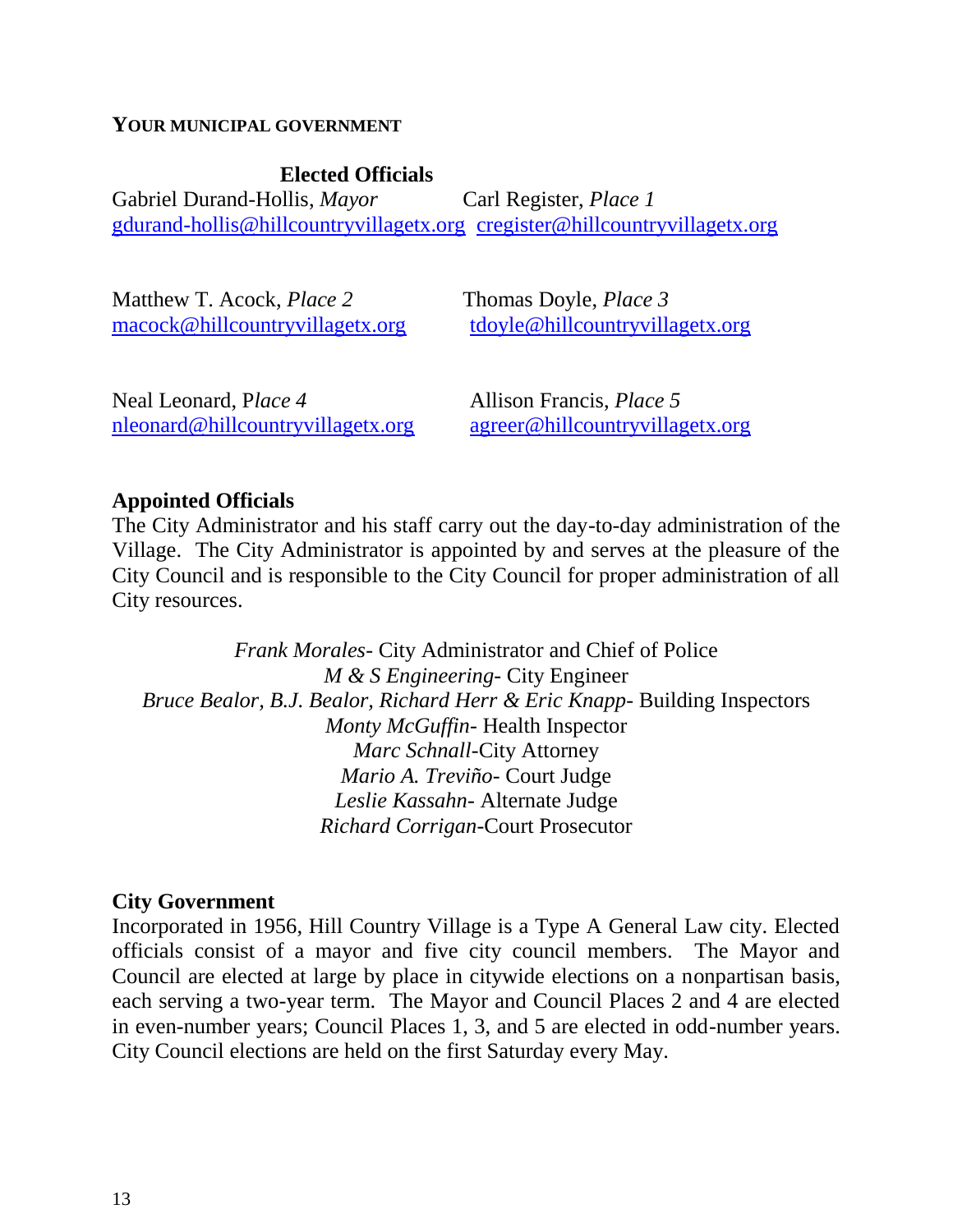#### **City Council Meetings**

City Council meetings are generally held on the third Thursday of every other month at 5:00 p.m. at City Hall. Meetings are open to the public. Citizens are encouraged to attend City Council meetings to keep informed on current issues and to promote community involvement. City Council meetings generally last anywhere from 1 to 2 hours. The agenda is posted on the city website at least three days prior to the meeting and on the city's bulletin board.

#### **Citizens to be Heard**

Time is set aside during each regular City Council meeting for the Mayor to open the floor to citizens wishing to address the City Council on City-related issues not scheduled on the published agenda during a section of the agenda called "Citizens to be Heard." Citizens are asked to limit their remarks to two minutes. The Council receives the information and may ask City staff to look into the matter or place the matter on a future agenda for discussion.

#### **Boards and Commissions**

Members of boards and commissions provide an invaluable service to our city, advising City Council and City staff on a variety of subjects by making recommendations on important policy matters. Serving on a board or commission can be a rewarding experience for community service-minded resident and a way to make a personal contribution to your community. *Four standing boards and commissions are the Zoning Commission, Board of Adjustments, Business District Construction Review Board, and the Economic Development Corporation.* 

#### **USEFUL TELEPHONE NUMBERS**

**EMERGENCY CALLS** 

| 911                  |  |
|----------------------|--|
| 210-335-6000         |  |
| 800-764-7661         |  |
|                      |  |
| 210-494-3671         |  |
| 210-494-3671 Ext. 34 |  |
| 210-494-3671         |  |
| 210-494-3671 Ext. 22 |  |
| 210-207-8400         |  |
| 210-494-3671 Ext. 21 |  |
| 210-494-6111         |  |
|                      |  |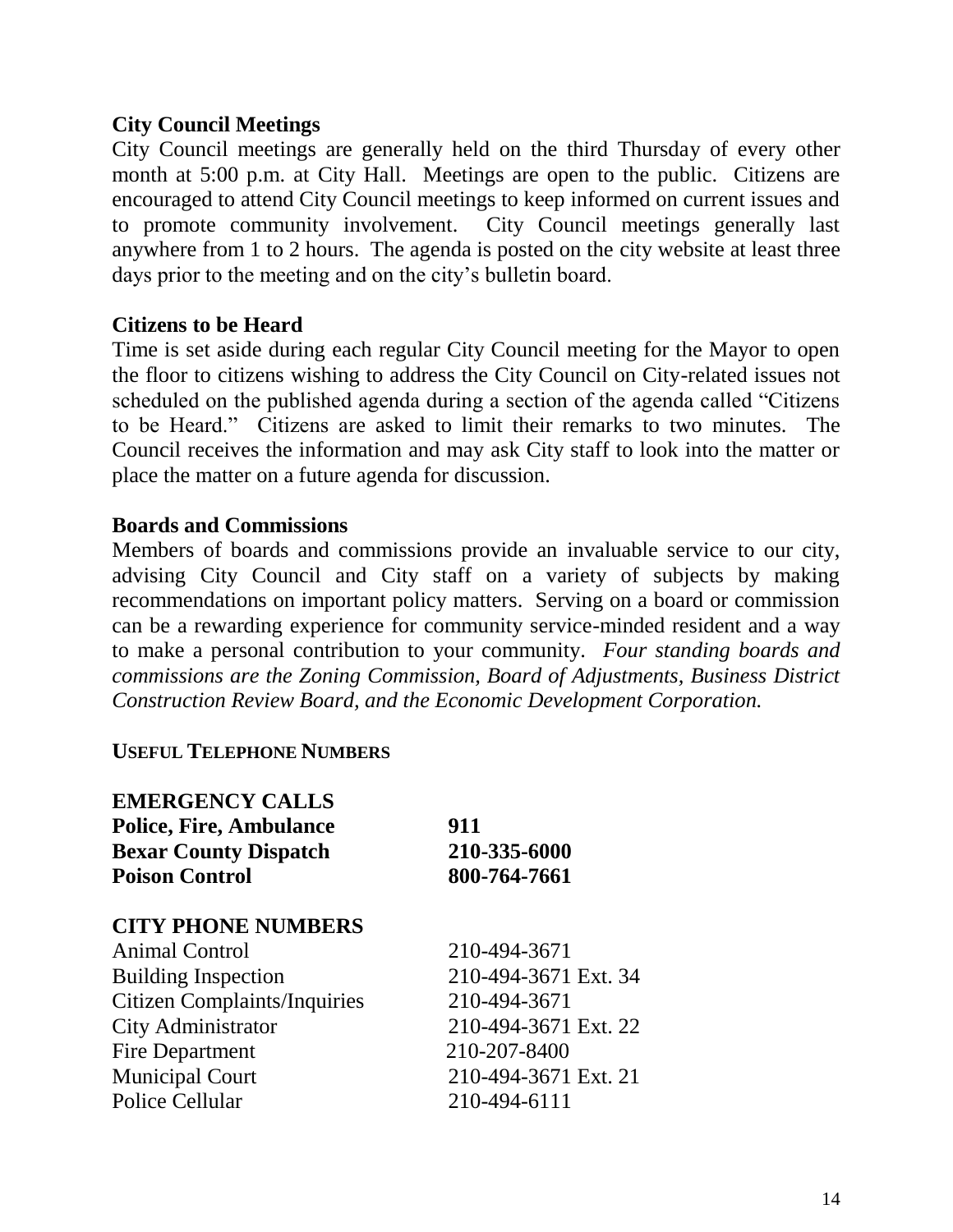| Police Chief                                   | 210-494-3671 Ext. 22 |
|------------------------------------------------|----------------------|
| Police Report                                  | 210-494-3671         |
| Police Department (Non-emergency) 210-335-6000 |                      |
| Police Investigations                          | 210-494-3671 Ext. 26 |
| Public Works                                   | 210-494-3671         |

#### **UTILITIES**

| Electric/Gas (City Public Service)                    | 210-353-2222 |
|-------------------------------------------------------|--------------|
| Water (SAWS)                                          | 210-704-7297 |
| Garbage Cust. Service (Waste Management) 210-368-5000 |              |
| Dead Animal (Waste Management)                        | 210-368-5000 |
| Sewer (City Hall)                                     | 210-494-3671 |

## **OTHER HELPFUL NUMBERS**

| <b>Bexar Appraisal District</b>       | 210-224-8511 |
|---------------------------------------|--------------|
| <b>Bexar County Tax Office</b>        | 210-335-2251 |
| Call Before You Dig                   | 811          |
| <b>HCV Homeowners Association</b>     | 210-491-3418 |
| Northeast Independent School District | 210-804-7000 |
| <b>Hidden Forest Elementary</b>       | 210-491-8425 |
| <b>Omar Bradley Middle School</b>     | 210-491-8300 |
| Winston Churchill High School         | 210-442-0800 |